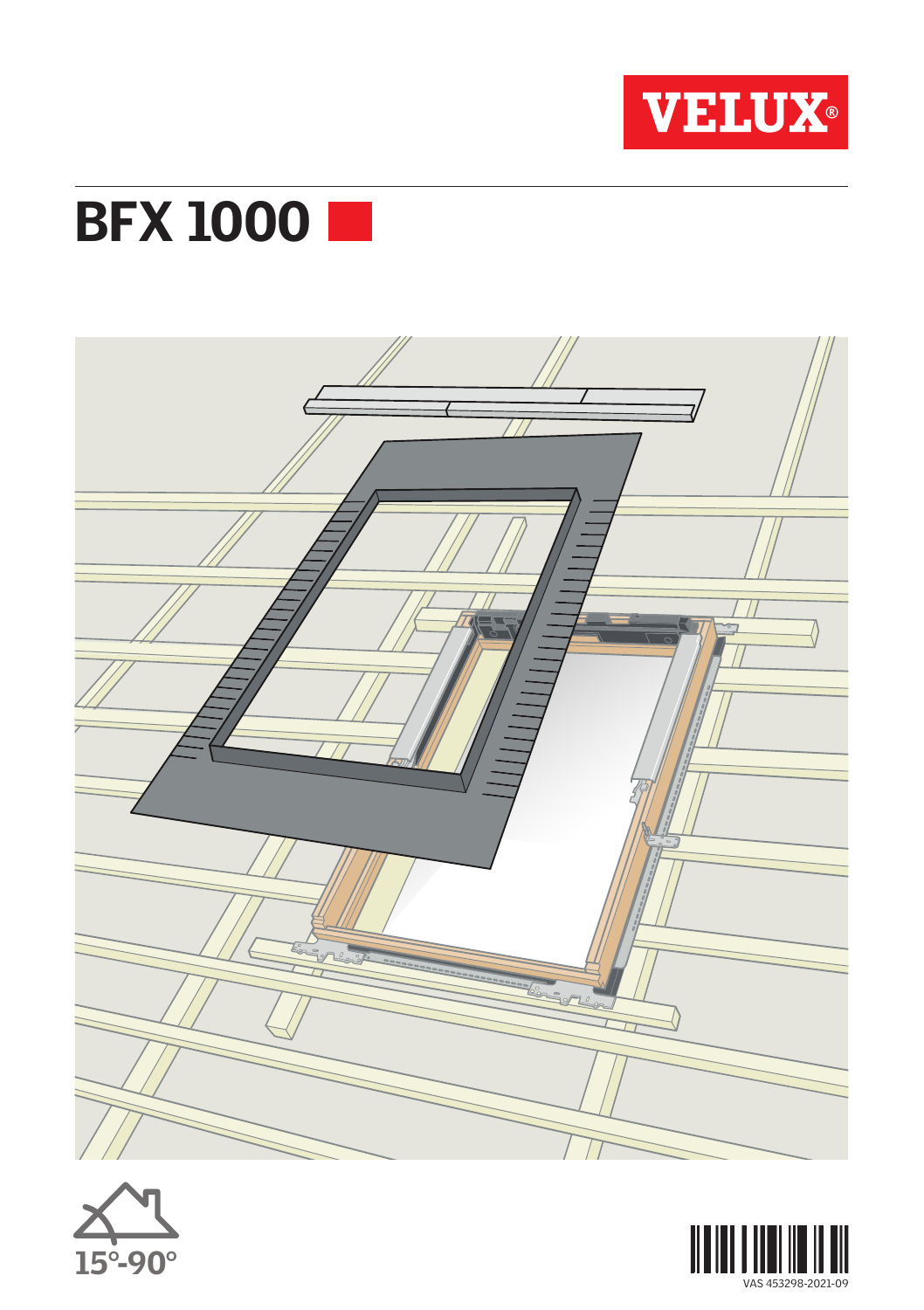





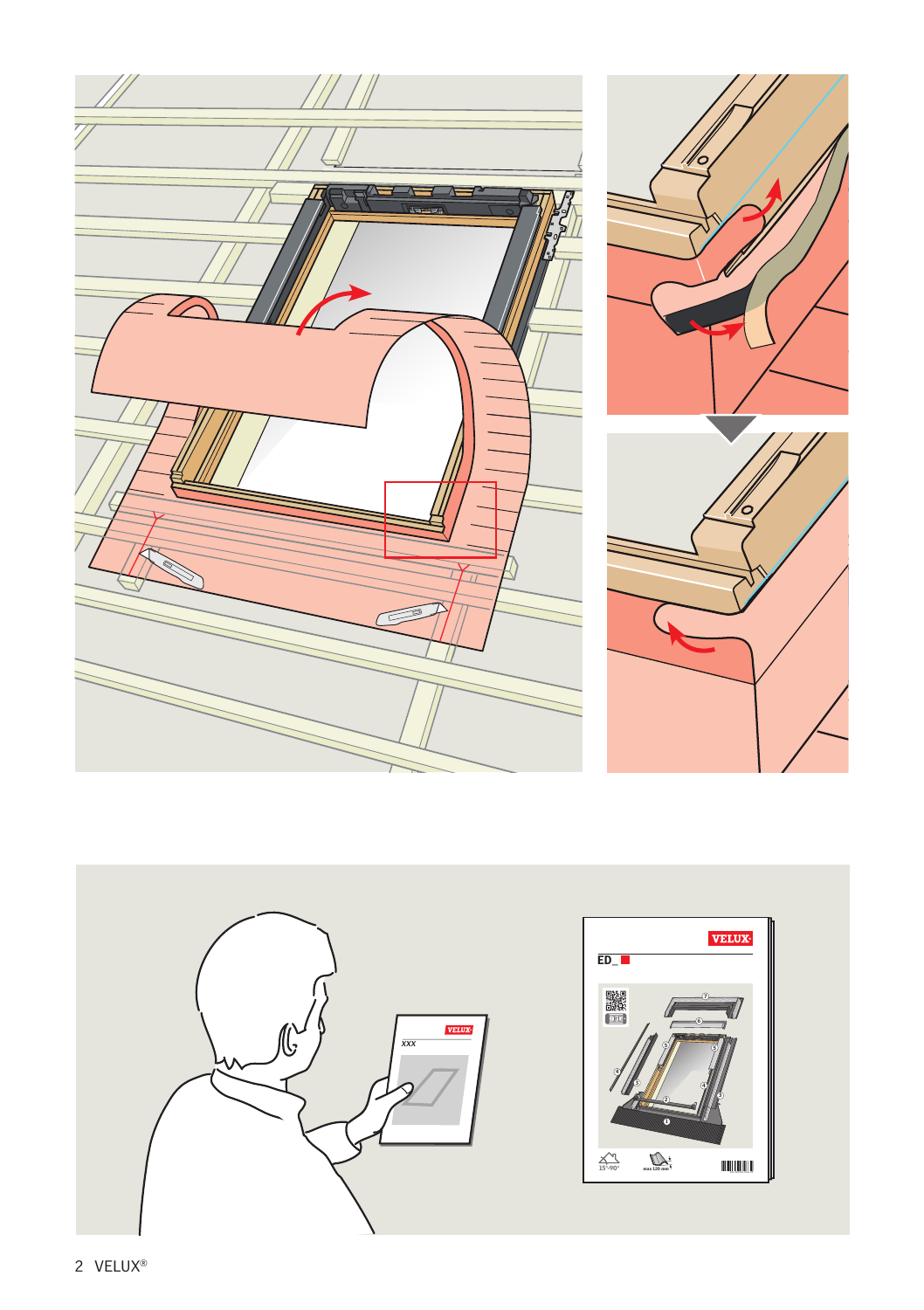| $\bigcap$ $\bigcup$ 13<br>$\cdot$ 21                                                                                                                                                                               |                                                          |
|--------------------------------------------------------------------------------------------------------------------------------------------------------------------------------------------------------------------|----------------------------------------------------------|
| FN 13859-1:2014                                                                                                                                                                                                    |                                                          |
| Notified body: 0338                                                                                                                                                                                                |                                                          |
| <b>BFX</b>                                                                                                                                                                                                         |                                                          |
| Flexible sheet for underlays for roofs                                                                                                                                                                             |                                                          |
| <b>Reaction to fire:</b>                                                                                                                                                                                           | Class E                                                  |
| Resistance to water penetration:<br>- before artificial ageing:<br>- after artificial ageing:                                                                                                                      | Class W1<br>Class W1                                     |
| Tensile strength in longitudinal direction:<br>- before artificial ageing:<br>- after artificial ageing:<br>Tensile strength in transverse direction:<br>- before artificial ageing:<br>- after artificial ageing: | 200 N/50 mm<br>120 N/50 mm<br>200 N/50 mm<br>120 N/50 mm |
| Elongation in longitudinal direction:<br>- before artificial ageing:<br>- after artificial ageing:                                                                                                                 | <b>NPD</b><br><b>NPD</b>                                 |
| Elongation in transverse direction:<br>- before artificial ageing:<br>- after artificial ageing:                                                                                                                   | <b>NPD</b><br><b>NPD</b>                                 |
| Tear resistance:<br>- longitudinal direction:<br>- transverse direction:                                                                                                                                           | <b>NPD</b><br><b>NPD</b>                                 |
| Flexibility at low temperature (pliability):                                                                                                                                                                       | <b>NPD</b>                                               |
| Artificial ageing behavior, concerning:<br>- resistance to water penetration:<br>- tensile strength:                                                                                                               | <b>NPD</b><br><b>NPD</b>                                 |
| <b>VELUX A/S</b><br>Ådalsvej 99<br>DK-2970 Hørsholm<br>www.velux.com/ce                                                                                                                                            |                                                          |